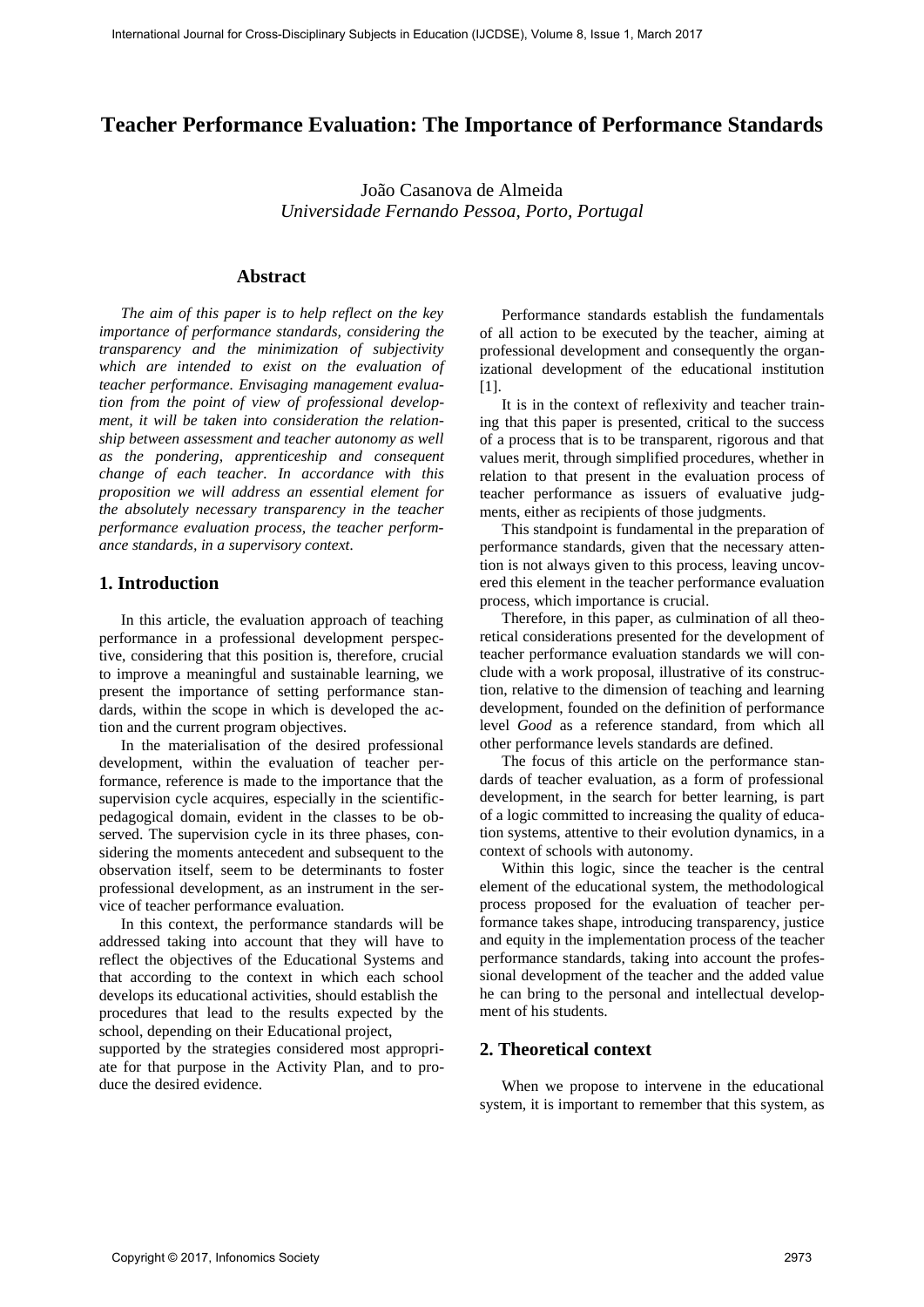**Table 1. Evolutionary process of educational systems - Driving forces** 

| Stage         | Production-<br>oriented            | Consumer-<br>oriented    | Customer-<br>oriented                        | Innovation-<br>oriented                 |
|---------------|------------------------------------|--------------------------|----------------------------------------------|-----------------------------------------|
|               | Sustained<br>Economic<br>Expansion | Social<br>Search         | School<br>Account-<br>ability<br>Report Card | Institutional<br>Intelligence           |
| Driving Force | Human<br>Capital<br>Formation      | Welfare<br>State         | Reducing<br>Public<br>Deficits               | Management<br>of Change<br>Anticipation |
|               | Search for<br>Oualifica-<br>tions  | Economic<br>Growth       | School-<br>Company<br>Partnership            | Global<br>Learning<br>Strategies        |
|               | Training<br>Monopolies             | <b>Mass</b><br>Education | Customer<br>Satisfaction                     | Transnation-<br>al<br>Competition       |

|                                                                                                                                                                                                                                                                                                                                                                                                                                                                                                                                                                                                                                                                                                                                                                                       |                                                                                                                          |                                             | open system, is characterized by the interrelation-<br>ip and interdependence of the different elements its<br>mprised of, as subsystems of the educational system,<br>hich in turn forms part of a superstructure in which is                                                                                                                                                                                                                                                                              |                                        | pedagogy.                  | <i>education</i> , evolving into a <i>pedagogy of learning</i> , fol-<br>lowed by a focus on <i>interactive pedagogy</i> and desira-<br>bly in our present time the use of a variable geometry                                                                                                                                                                                                                                                                                                                                                                                                               |                                          |                                      |
|---------------------------------------------------------------------------------------------------------------------------------------------------------------------------------------------------------------------------------------------------------------------------------------------------------------------------------------------------------------------------------------------------------------------------------------------------------------------------------------------------------------------------------------------------------------------------------------------------------------------------------------------------------------------------------------------------------------------------------------------------------------------------------------|--------------------------------------------------------------------------------------------------------------------------|---------------------------------------------|-------------------------------------------------------------------------------------------------------------------------------------------------------------------------------------------------------------------------------------------------------------------------------------------------------------------------------------------------------------------------------------------------------------------------------------------------------------------------------------------------------------|----------------------------------------|----------------------------|--------------------------------------------------------------------------------------------------------------------------------------------------------------------------------------------------------------------------------------------------------------------------------------------------------------------------------------------------------------------------------------------------------------------------------------------------------------------------------------------------------------------------------------------------------------------------------------------------------------|------------------------------------------|--------------------------------------|
|                                                                                                                                                                                                                                                                                                                                                                                                                                                                                                                                                                                                                                                                                                                                                                                       | cluded the social system [2].                                                                                            |                                             | The awareness of this notion is fundamental to un-<br>erstanding the complexity of the systems and the<br>upact the adoption of any measure of educational                                                                                                                                                                                                                                                                                                                                                  |                                        |                            | Table 2. Evolutionary process of educational<br>systems - Main characteristics                                                                                                                                                                                                                                                                                                                                                                                                                                                                                                                               |                                          |                                      |
|                                                                                                                                                                                                                                                                                                                                                                                                                                                                                                                                                                                                                                                                                                                                                                                       |                                                                                                                          | imics and evolution of educational systems. | blicy has on the entire system in the context of dy-                                                                                                                                                                                                                                                                                                                                                                                                                                                        | Stage                                  | Production-<br>oriented    | Consumer-<br>oriented                                                                                                                                                                                                                                                                                                                                                                                                                                                                                                                                                                                        | Customer-<br>oriented                    | Innovation-<br>oriented              |
| In this context, we will consider the stages of edu-<br>tional development characterized by <i>production</i> -<br>iented education and its dynamics of evolution<br>rough the subsequent stages of development of con-<br>mer-oriented education, customer-oriented educa-<br>on and innovation-oriented education, in the corre-<br>onding period between the post-world war II, coin-<br>ding with the emergence of mass economy, and pre-<br>nt time. $[3]$<br>For a better characterization of the evolutionary<br>ocess of educational systems in terms of their driving<br>rces, their main characteristics and the determining<br>le, of the development stages of educational systems,<br>eviously mentioned in a sequential way, we can<br>oserve the following tables [4]: |                                                                                                                          |                                             |                                                                                                                                                                                                                                                                                                                                                                                                                                                                                                             |                                        | Teaching<br>Factory        | School<br>Democrati-<br>zation                                                                                                                                                                                                                                                                                                                                                                                                                                                                                                                                                                               | Disecono-<br>mies of<br>Scale            | Negotiating<br>VS.<br>Imposing       |
|                                                                                                                                                                                                                                                                                                                                                                                                                                                                                                                                                                                                                                                                                                                                                                                       |                                                                                                                          |                                             |                                                                                                                                                                                                                                                                                                                                                                                                                                                                                                             |                                        | Assembly<br>Line           | Participa-<br>tion<br>(parents,<br>students)                                                                                                                                                                                                                                                                                                                                                                                                                                                                                                                                                                 | $Co-$<br>accountabil-<br>ity             | Project<br>Work                      |
|                                                                                                                                                                                                                                                                                                                                                                                                                                                                                                                                                                                                                                                                                                                                                                                       |                                                                                                                          |                                             |                                                                                                                                                                                                                                                                                                                                                                                                                                                                                                             |                                        | Standardiza-<br>tion       | National<br>Regulations                                                                                                                                                                                                                                                                                                                                                                                                                                                                                                                                                                                      | Custom<br><b>Systems</b>                 | <b>Basic</b><br>Networks<br>Training |
|                                                                                                                                                                                                                                                                                                                                                                                                                                                                                                                                                                                                                                                                                                                                                                                       |                                                                                                                          |                                             |                                                                                                                                                                                                                                                                                                                                                                                                                                                                                                             | Uniform<br>Prescrip-<br>tions          | Deconcentra<br>tion        | Decentrali-<br>zation                                                                                                                                                                                                                                                                                                                                                                                                                                                                                                                                                                                        | Constant<br>Institutional<br>Redesign    |                                      |
|                                                                                                                                                                                                                                                                                                                                                                                                                                                                                                                                                                                                                                                                                                                                                                                       |                                                                                                                          |                                             |                                                                                                                                                                                                                                                                                                                                                                                                                                                                                                             | Bureaucrat-<br>ic Power                | Technocrat-<br>ic Power    | Shared<br>Power                                                                                                                                                                                                                                                                                                                                                                                                                                                                                                                                                                                              | Creative<br>Power                        |                                      |
| Production-                                                                                                                                                                                                                                                                                                                                                                                                                                                                                                                                                                                                                                                                                                                                                                           | Table 1. Evolutionary process of educational systems -<br><b>Driving forces</b><br>Innovation-<br>Consumer-<br>Customer- |                                             | Main Characteristics                                                                                                                                                                                                                                                                                                                                                                                                                                                                                        | Supported<br>Production<br>of Teachers | Mass<br>Technology         | Individual<br>itineraries                                                                                                                                                                                                                                                                                                                                                                                                                                                                                                                                                                                    | Horizontal<br>Manage-<br>ment<br>Methods |                                      |
| oriented<br>Sustained                                                                                                                                                                                                                                                                                                                                                                                                                                                                                                                                                                                                                                                                                                                                                                 | oriented                                                                                                                 | oriented<br>School                          | oriented                                                                                                                                                                                                                                                                                                                                                                                                                                                                                                    |                                        | Exponential<br>Expenses    | Public<br>Investment                                                                                                                                                                                                                                                                                                                                                                                                                                                                                                                                                                                         | Customer<br>Fees                         | Program<br>Financing                 |
| Economic<br>Expansion                                                                                                                                                                                                                                                                                                                                                                                                                                                                                                                                                                                                                                                                                                                                                                 | Social<br>Search                                                                                                         | Account-<br>ability<br>Report Card          | Institutional<br>Intelligence                                                                                                                                                                                                                                                                                                                                                                                                                                                                               |                                        | National<br><b>Budgets</b> | Global<br>Financing                                                                                                                                                                                                                                                                                                                                                                                                                                                                                                                                                                                          | Education<br>Cheques                     | Financing<br>at Margin               |
| Human<br>Capital<br>Formation                                                                                                                                                                                                                                                                                                                                                                                                                                                                                                                                                                                                                                                                                                                                                         | Welfare<br><b>State</b>                                                                                                  | Reducing<br>Public<br>Deficits              | Management<br>of Change<br>Anticipation                                                                                                                                                                                                                                                                                                                                                                                                                                                                     |                                        | Teaching                   | Learning                                                                                                                                                                                                                                                                                                                                                                                                                                                                                                                                                                                                     | Interactive                              | Pedagogies<br>of Variable            |
| Search for<br>Qualifica-<br>tions                                                                                                                                                                                                                                                                                                                                                                                                                                                                                                                                                                                                                                                                                                                                                     | Economic<br>Growth                                                                                                       | School-<br>Company<br>Partnership           | Global<br>Learning<br>Strategies                                                                                                                                                                                                                                                                                                                                                                                                                                                                            |                                        | Pedagogy<br>Offer          | Pedagogy<br>Search                                                                                                                                                                                                                                                                                                                                                                                                                                                                                                                                                                                           | Pedagogies<br>Educational                | Geometry<br>Strategic                |
| Training<br>Monopolies                                                                                                                                                                                                                                                                                                                                                                                                                                                                                                                                                                                                                                                                                                                                                                | Mass<br>Education                                                                                                        | Customer<br>Satisfaction                    | Transnation-<br>al<br>Competition                                                                                                                                                                                                                                                                                                                                                                                                                                                                           |                                        | Strategies                 | Strategies                                                                                                                                                                                                                                                                                                                                                                                                                                                                                                                                                                                                   | Marketing                                | Spin-offs<br>Perfor-                 |
|                                                                                                                                                                                                                                                                                                                                                                                                                                                                                                                                                                                                                                                                                                                                                                                       |                                                                                                                          |                                             | Let us emphasize in this context the evolution from<br>e stage of production-oriented development to the                                                                                                                                                                                                                                                                                                                                                                                                    |                                        | Student<br>Assessment      | Formative<br>Evaluation                                                                                                                                                                                                                                                                                                                                                                                                                                                                                                                                                                                      | Results<br>Evaluation                    | mance<br>Evaluation                  |
| oment of each country.                                                                                                                                                                                                                                                                                                                                                                                                                                                                                                                                                                                                                                                                                                                                                                |                                                                                                                          |                                             | novation-driven stage of development, and as regards<br>e driving forces, for example, the path from human<br>pital formation to the current pre-emptive manage-<br>ent of change, as well as the demand for qualifica-<br>ons to the global learning strategies, adapting these<br>volutions to the political, economic and social devel-<br>Let us emphasize, with respect to this framework,<br>ain, by way of example, the evolution of pedagogies,<br>arting in the post-war period with a pedagogy of |                                        | ance evaluation.           | The evolution of the pedagogical approach at each<br>moment inevitably determines the focus on the type of<br>privileged evaluation, beginning in the <i>production</i> -<br>oriented education as a focus in the students' evalua-<br>tion, evolving to the formative evaluation, being fol-<br>lowed by the <i>results evaluation</i> and culminating in the<br>stage of <i>innovation-oriented</i> development in perform-<br>In line with what we have pointed out in relation to<br>the previous table, let us now observe, in this context,<br>that one of the determining players began, in the first |                                          |                                      |

**Table 2. Evolutionary process of educational systems - Main characteristics**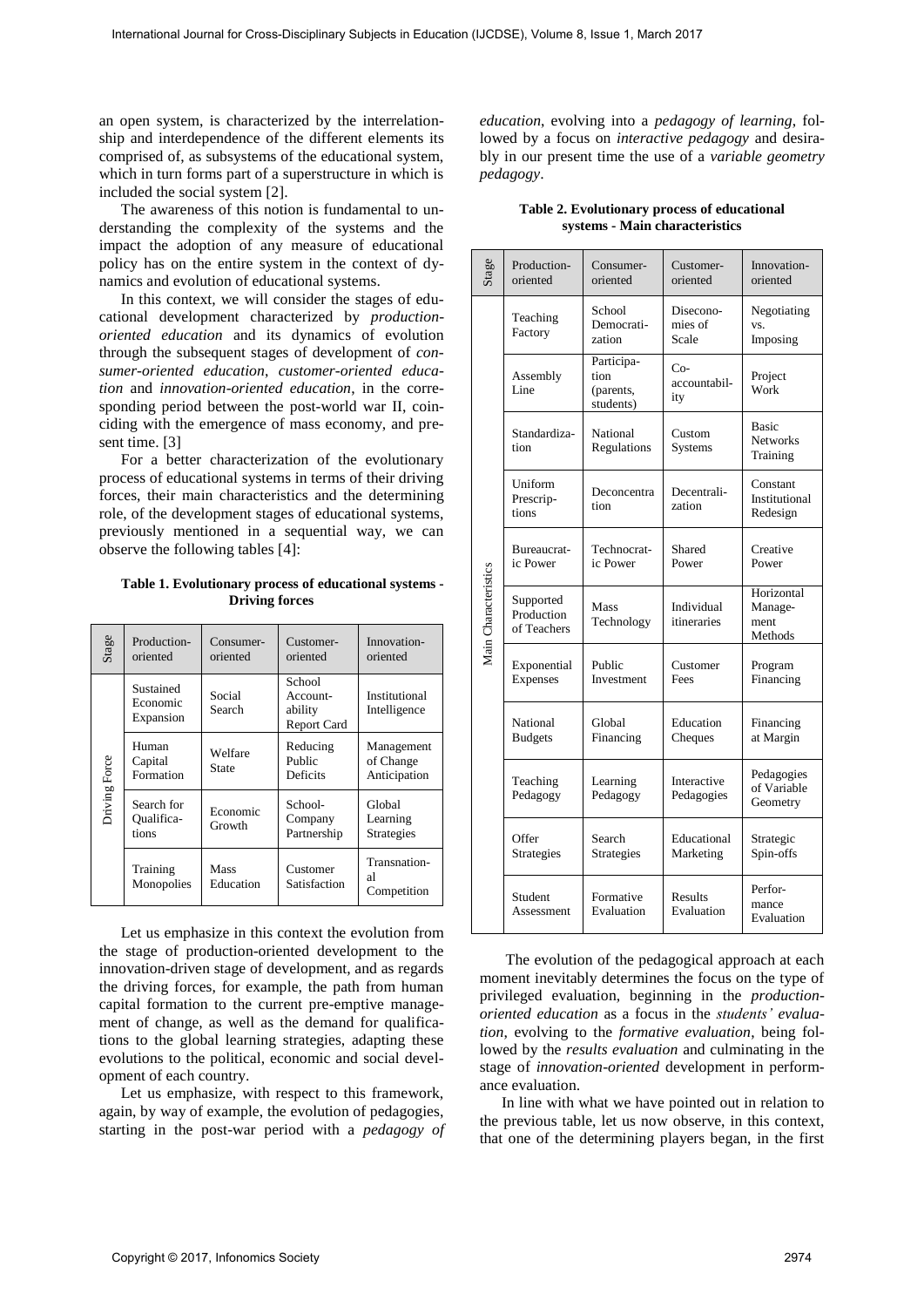stage of evolution, being the teacher, evolving the focus for the student, followed by parents and employers and culminating in educational institutions.

**Table 3. Evolutionary process of educational systems - Determining players** 

| Stage               | Production-<br>oriented | Consumer-<br>oriented  | Customer-<br>oriented           | Innovation-<br>oriented                      |
|---------------------|-------------------------|------------------------|---------------------------------|----------------------------------------------|
|                     | <b>Teachers</b>         | <b>Students</b>        | Parents and<br><b>Employers</b> | Educational<br>Institution /<br>Autonomy     |
| Determining Players | Teaching<br>Unions      | Student<br>Association | Customer<br>Associations        | Associations<br>of<br>Educational<br>Centers |
|                     | Central<br>Planning     | Peripheral<br>Planning | Local<br>Planning               | Community                                    |

In the evolutionary process that we have just presented, the transition from one stage of evolution to another does not take place simultaneously in all countries, nor does it evolve in each country completely abandoning a stage, assuming in a block all the driving forces, main characteristics and determining players in the following stage of development.

The evolution takes place in each country with the plasticity that the political, economic and social development determine and the measures of educational politics materialize.

Understanding the evolutionary process of education systems helps us not only to better understand its dynamics, but also to seek, in the light of this knowledge, to increase its quality.

In this context, as we seek to increase the quality of education systems, taking into account its evolution dynamics, we are aware of the difficulties in reaching a consensus among the different players in the process. They prevent a definition of the concept of quality from being unanimously accepted by all [5].

Considering the concepts of: *quality as prestige/excellence,* understood as the academic and social reputation of the institutions and that distinguishes them from the rest; *resource based quality* while assuming that quality exists when there are excellent students, qualified teachers and appropriate equipment; *quality as results*, as a vision of quality focused on the final product, the results; *quality as adequacy to purposes*, placing the focus on what is intended in practice when defining quality, assuming that it is worth nothing to speak of quality in the abstract, but rather of what is appropriate; and *quality as perfection or merit*, which promotes a concept of quality based on the consistency of good practices and that concerning processes and products openly bets on perfection, by merit; We will preferably take into account the concept of

quality as added value given that we consider it to be the one that best suits a performance evaluation process [6].

The concept of quality as added value is understood in the perspective that an institution has more quality when it has a greater incidence on the change of conduct of the students. We understand that higher quality institutions are those that have the most impact on students' knowledge, on the evolution of their personality and on the development of their career. [7].

The evaluation of teacher performance was not always considered as determinant in improving the quality of student learning. In terms of the demand for this improvement, education systems in their reformist times have focused almost exclusively on improving curricula, changes in school administration and management, and the development of new programs. These nearer reformist moments consider two important concepts, the professionalism of the teacher and the restructuring of the school, embodying in themselves the efforts to reform the teaching in a way more focused on the needs of the students. In this movement of search for improvement of learning, the evaluation of teacher performance has gained evidence. A greater focus on teacher evaluation allows more informed decision making to the improvements that are intended to be sustainable and meaningful of learning, which consequently translates to the greater relevance that is attributed to teacher evaluation. [8] **Frame Coronactions** Constraints in the state of the state of the state of the state of the state of the state of Cross-Disciplinary Subjects in Eq. (1) and the state of the state of the state of Cross-Disciplinary Const

Considering that teacher assessment can serve two basic purposes, responsibility and professional development, and that the former has focused the attention of most investigations, determining the degree of teacher appropriation, according to the Defined standards, let us focus on the second purpose, although interest in its study has been increasing steadily over the last few years.

Professional development focuses on the collection of data to help teachers grow professionally in the context in which they develop their action [9].

These purposes consider that the assessment of teacher performance should value the formative component of the evaluation. This training approach strengthens the professional development of teachers, taking into account, for this purpose, that the definition of performance standards ensures not only the quality of teachers' actions, and consequently the improvement of their practices, but also the transparency of the evaluation process [10].

The assumption from which we start positions management evaluation towards professional development, bearing in mind the relationship between the assessment and teacher autonomy, produced reflection, verified learning and change in teacher [11]. For this positioning, it is essential understanding that the teacher must position towards education, according to John Dewey, as a reflective practitioner, contrasting reflexivity to routine, which holds three attitudes nec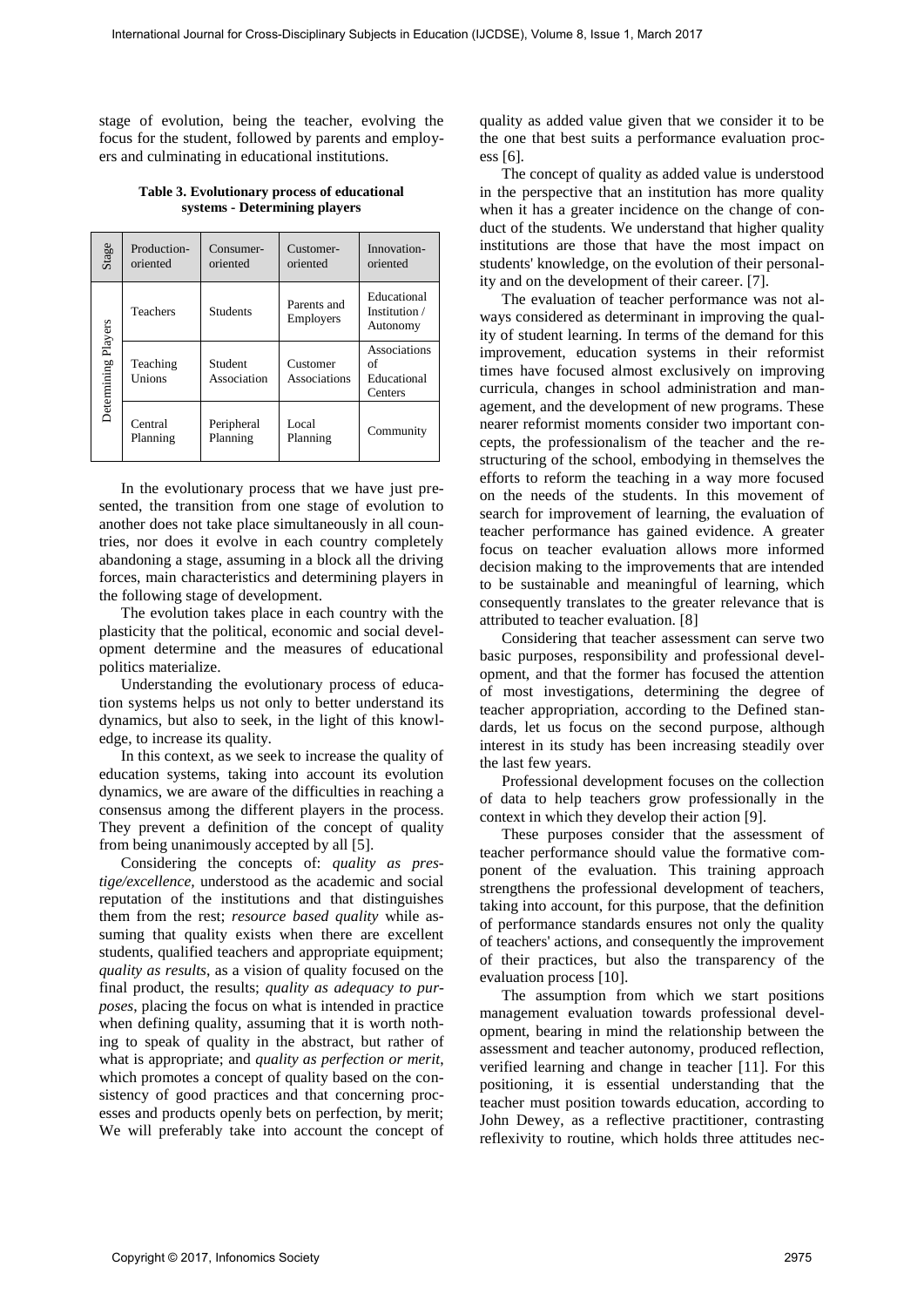essary for reflexive action: open spirit, responsibility, sincerity [12].

A performance evaluation management system, to become effective, must be perceived as capable of ensuring justice in all procedures and results [13].

It is supposed, in a performance evaluation management system, that evaluation provide information for the decision-making process and strategically allow motivating and guiding teachers around the organization's objectives, improving their performance [14].

In this context, we consider that the professional development of teachers is found in the areas of educational development, which puts the focus on capacity development; professional development, which puts the focus on teacher growth; organizational development, which puts the focus on organization; the development of professional career, which puts the focus on career and personal development, which puts the focus on the growth of the teacher as an individual [15].

In this approach, the resulting performance profile is necessarily the one of a committed professional, based on the qualities desired to all teachers to evidence, consistent knowledge in each area of expertise, skills on evaluation and ability to teach in the classroom context, i.e. the usefulness of its work for the school [16].

In this context, referencing arises as a method of defining a set of referents to ensure that the assessment process is a construction of all involved, consequently adding the desired transparency [17], [18].

Considering the referred assumptions and with all referents selected within the same referencing logic mentioned about the performance patterns, its established for its elaboration the criteria for teaching and learning development; arising from the definition of the criteria, the indicators that are to be observed are defined, allowing verification of whether the criteria are met and their quality [19].

Following the same logical path, from the indicators, schools build their information-gathering instruments, i.e. documents that allow to distinguish the directly or indirectly observable information, and the descriptors for classifying these actions by the teacher in order to identify a given performance level.

The information collection tools allow to, based on the evidence of the action taken by the teacher, describe their performance in comparison with the provisions of performance standards, guided by the descriptors for each of its levels [20].

Therefore, referencing, from the viewpoint of setting performance standards in a teacher performance evaluation process, aims to: build referents; motivating continuation of the systematic search for information; set evaluation dimensions; provide a discussion of the diagnosis; justify and name the criteria that preside over the evaluation [21].

Regarding pedagogical issues, it is very important to consider the importance of the supervision cycle, to enhance the definition of performance standards, considering the pre-observation, observation and postobservation phases.

The supervision cycle allows professional teacher development, based on the interaction between evaluator and assessed, establishing a work frame for the development of the teacher's pedagogical and scientific actions that will be considered holistically. With this purpose, the pre-observation phase allows for a joint work between evaluator and assessed, in a negotiation/collaboration climate, regarding the preparatory moment of the observation, namely objective definition, learning competences to be developed, by the students, contents to be addressed, strategies to be implemented, the evaluation procedures, among others, always keeping in mind consistency with the curricular guidelines and the adaptation to the specifics of the class. For the appears of the cross-Discipline is the cross-Discipline in the cross-Disciplinary Subjects in the cross-Disciplinary Subjects in the cross-Disciplinary Subjects in the cross-Disciplinary Subjects in the cross-Disc

In the class observation phase attention should be focused on the structure of the class, with respect to its phases, duration and sequence, as well as the appropriateness of the type of teaching applied to context, the proposed tasks, the discourse used and the mood of the classroom.

In the post-observation, so that the evaluator can provide feedback to the assessed and consequently promote their professional development, an analysis should be made of what went well and why, of the critical incidents, the least achieved aspects and the possible reasons for it, the strategies to be modified and adjusted, the lessons to be learned for future performance, as well as the identification of needs and ways of responding to them [22], [23], [24].

In line with the training position presented, regarding the evaluation of teaching performance as a factor of professional development, which enhances learning, this phase essentially corresponds to a reflective debate of a formative nature, where the models are problematized, skills and competences are developed, reflexive capacity is improved, action is contextualized, working hypotheses analysed, that is, where the conditions for professional development in its multiple aspects meet [25].

## **3. Methodology and procedures**

In a process of teaching performance evaluation, it is of primary importance that it should be presented to both the teachers who will be assessed and the teachers responsible for carrying out this information, as a process in which the parties present themselves with perfect domain of the model being implemented and what it represents as a tool for reflection and consequently for professional development.

For these objectives contribute decisively the design of the performance standards in a thoughtful way and appropriate to the context in which teachers develop their educational action.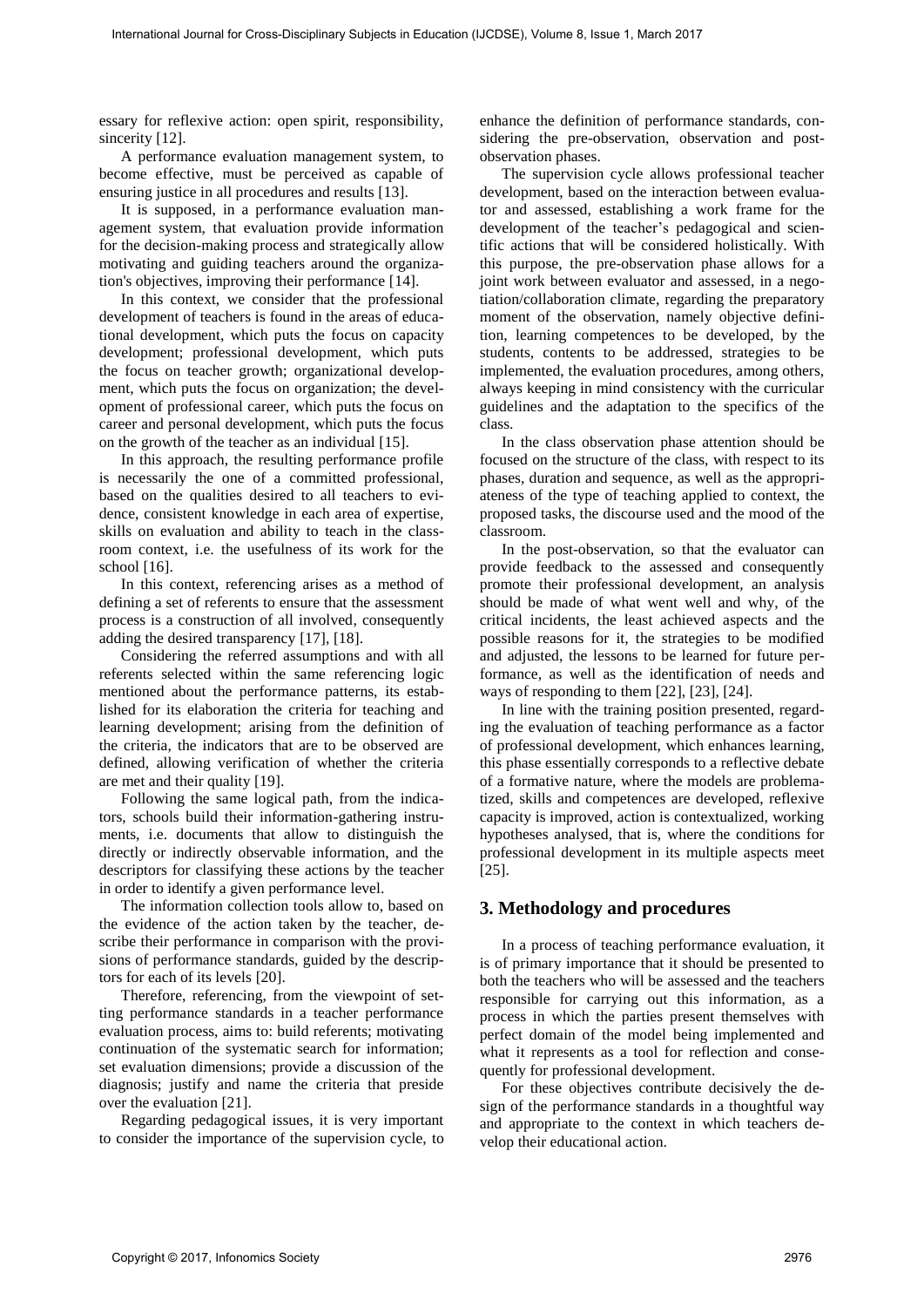#### **Table 4. Preparation and organization of school activities**

| International Journal for Cross-Disciplinary Subjects in Education (IJCDSE), Volume 8, Issue 1, March 2017                                                                                                                                                                                                                                                                                                                                                                                                                                                                                                                                                                                                                                                                                                                                                                                                                                                                                                                                                                                                                                                                                                                                                                                                                                                                                                                                                                                                                                                                                                                                        |                                                                                 |                                                                                                                                                                                                                                                                                                                                                                                                                                                                                                                                                                                                                                                                                                                                                                                                                                                    |
|---------------------------------------------------------------------------------------------------------------------------------------------------------------------------------------------------------------------------------------------------------------------------------------------------------------------------------------------------------------------------------------------------------------------------------------------------------------------------------------------------------------------------------------------------------------------------------------------------------------------------------------------------------------------------------------------------------------------------------------------------------------------------------------------------------------------------------------------------------------------------------------------------------------------------------------------------------------------------------------------------------------------------------------------------------------------------------------------------------------------------------------------------------------------------------------------------------------------------------------------------------------------------------------------------------------------------------------------------------------------------------------------------------------------------------------------------------------------------------------------------------------------------------------------------------------------------------------------------------------------------------------------------|---------------------------------------------------------------------------------|----------------------------------------------------------------------------------------------------------------------------------------------------------------------------------------------------------------------------------------------------------------------------------------------------------------------------------------------------------------------------------------------------------------------------------------------------------------------------------------------------------------------------------------------------------------------------------------------------------------------------------------------------------------------------------------------------------------------------------------------------------------------------------------------------------------------------------------------------|
| A teacher performance evaluation framework<br>med at the professional development of teachers, and<br>aring in mind the supervision cycle as a privileged<br>strument for regulating and supporting the improve-<br>ent of performance in scientific and pedagogical<br>elds, the performance standards bring transparency<br>d decrease the unrest that may exist in the assess-<br>ent process, allowing evaluators to know which ac-<br>ons to evaluate, who should develop them and who<br>ust observe them.<br>Therefore, any teachers under evaluation know per-<br>rmance places them at a certain level of performance,<br>king into account their knowledge of existing de-<br>riptors in each of the performance levels. We con-<br>der in this paper five levels and present them in de-<br>ending order of performance: Excellent, Very Good,<br>ood, Regular and Insufficient.<br>As mentioned the development of performance                                                                                                                                                                                                                                                                                                                                                                                                                                                                                                                                                                                                                                                                                                        | standards.<br>ily by high-performing teachers.<br>observe the following tables: | evaluation of teaching performance. These teacher<br>must be supported in order to meet other performanc<br>In these situations, teachers must have a specifi<br>training plan that, once fulfilled, will allow them to<br>overcome the difficulties revealed in the areas of their<br>action in which the mismatch to the norm has occurred<br>To this end, these teachers should be supported primar<br>To illustrate this, according to the logic describe<br>above, we will see through a work proposal how w<br>can build performance standards [27].<br>Regarding the development dimension of teaching<br>and learning, consisting of the sub-dimensions: prepa<br>ration and organization of teaching activities, carryin<br>out teaching activities, pedagogical relationship wit<br>students, and evaluation process of student learning |
| andards is based on the principle of the definition of<br>ood performance level, as a reference standard. In<br>is context, Good is the base standard indicator of<br>hat is good professional performance in the different                                                                                                                                                                                                                                                                                                                                                                                                                                                                                                                                                                                                                                                                                                                                                                                                                                                                                                                                                                                                                                                                                                                                                                                                                                                                                                                                                                                                                       |                                                                                 | Table 4. Preparation and organization<br>of school activities                                                                                                                                                                                                                                                                                                                                                                                                                                                                                                                                                                                                                                                                                                                                                                                      |
| elds and their indicators in a given context.<br>In the context of each school this is a teacher with a                                                                                                                                                                                                                                                                                                                                                                                                                                                                                                                                                                                                                                                                                                                                                                                                                                                                                                                                                                                                                                                                                                                                                                                                                                                                                                                                                                                                                                                                                                                                           | <b>Performance</b><br><b>Level</b>                                              | <b>Planning of School Activities</b>                                                                                                                                                                                                                                                                                                                                                                                                                                                                                                                                                                                                                                                                                                                                                                                                               |
| vel of performance that is desired to be the standard<br>erformance of all teachers in the specific context in<br>hich its action is it developed. This is the teacher who<br>mbines scientific and professional competence, tak-<br>g into account the means of provenance of the stu-<br>ents and the knowledge they hold, the resources that<br>ist in school and how they are mobilized by the<br>acher to help develop its professional activity in<br>der to improve the knowledge and skills of their<br>adents and consequently the improvement of their<br>hool results.<br>The Very Good level of performance, is the over-<br>ming of the reference standard. Clearly exceeding<br>e standard, Excellent was established as a great<br>acher effectiveness reference.<br>These are high performance teachers. Teachers that<br>hool boards should recognize a key role, not only in<br>rms of disclosure of their good practices, but essen-<br>ally at the level of allocation to these teachers a cen-<br>al role in the school's training plan, so that the re-<br>aining teachers can reflect on their <i>modus operandi</i><br>d enhance their professional development, based on<br>e practices of these high-performance teachers, in<br>lation to the norm.<br>Similarly, Regular performance level evidences<br>at the standard has not been achieved, revealing the<br>aching difficulties which must be overcome. Insuffi-<br>ent reveals, not only the standard was not reached,<br>it also the teacher has serious deficiencies and inade-<br>ate behaviours [26].<br>In contrast to teachers with high teaching perform- | Excellent                                                                       | Scientific correct and peda-<br>gogically consistent planning,<br>ability to relate to your area and<br>others that, although different,<br>complement learning. Reflec-<br>tive attitude and autonomous,<br>promotes strategies and meth-<br>ods appropriate to the age level<br>and the proposed syllabus.<br>Systemic and innovative atti-<br>tude (not only ICTs).                                                                                                                                                                                                                                                                                                                                                                                                                                                                             |
|                                                                                                                                                                                                                                                                                                                                                                                                                                                                                                                                                                                                                                                                                                                                                                                                                                                                                                                                                                                                                                                                                                                                                                                                                                                                                                                                                                                                                                                                                                                                                                                                                                                   | Very Good                                                                       | Scientific correct and peda-<br>gogically consistent planning.<br>Relates<br>several<br>knowledge<br>areas that complement learning.<br>Reflective<br>and<br>independent<br>attitude. Fits systematically and<br>diversifies strategies to age<br>level and the proposed syllabus.                                                                                                                                                                                                                                                                                                                                                                                                                                                                                                                                                                 |
|                                                                                                                                                                                                                                                                                                                                                                                                                                                                                                                                                                                                                                                                                                                                                                                                                                                                                                                                                                                                                                                                                                                                                                                                                                                                                                                                                                                                                                                                                                                                                                                                                                                   | Good                                                                            | Scientific correct and peda-<br>gogically consistent planning.<br>Relates<br>several<br>knowledge<br>areas that complement learning.<br>Fits systematically and diversi-<br>fies strategies to age level and<br>the proposed syllabus.                                                                                                                                                                                                                                                                                                                                                                                                                                                                                                                                                                                                             |
|                                                                                                                                                                                                                                                                                                                                                                                                                                                                                                                                                                                                                                                                                                                                                                                                                                                                                                                                                                                                                                                                                                                                                                                                                                                                                                                                                                                                                                                                                                                                                                                                                                                   | Regular                                                                         | Scientific correct and peda-<br>gogically consistent planning.<br>suitable<br>strategies<br>Fits<br>and<br>methodologies<br>classroom<br>to<br>context.                                                                                                                                                                                                                                                                                                                                                                                                                                                                                                                                                                                                                                                                                            |
| ice, these teachers show a substandard teaching per-<br>rmance, which needs attention from the existing<br>ructures in each school, with responsibilities in the                                                                                                                                                                                                                                                                                                                                                                                                                                                                                                                                                                                                                                                                                                                                                                                                                                                                                                                                                                                                                                                                                                                                                                                                                                                                                                                                                                                                                                                                                  | Insufficient                                                                    | Planning with many flaws, little<br>scientific and pedagogically<br>consistency,<br><b>or</b><br>even<br>non-                                                                                                                                                                                                                                                                                                                                                                                                                                                                                                                                                                                                                                                                                                                                      |
| Copyright © 2017, Infonomics Society                                                                                                                                                                                                                                                                                                                                                                                                                                                                                                                                                                                                                                                                                                                                                                                                                                                                                                                                                                                                                                                                                                                                                                                                                                                                                                                                                                                                                                                                                                                                                                                                              |                                                                                 | 2977                                                                                                                                                                                                                                                                                                                                                                                                                                                                                                                                                                                                                                                                                                                                                                                                                                               |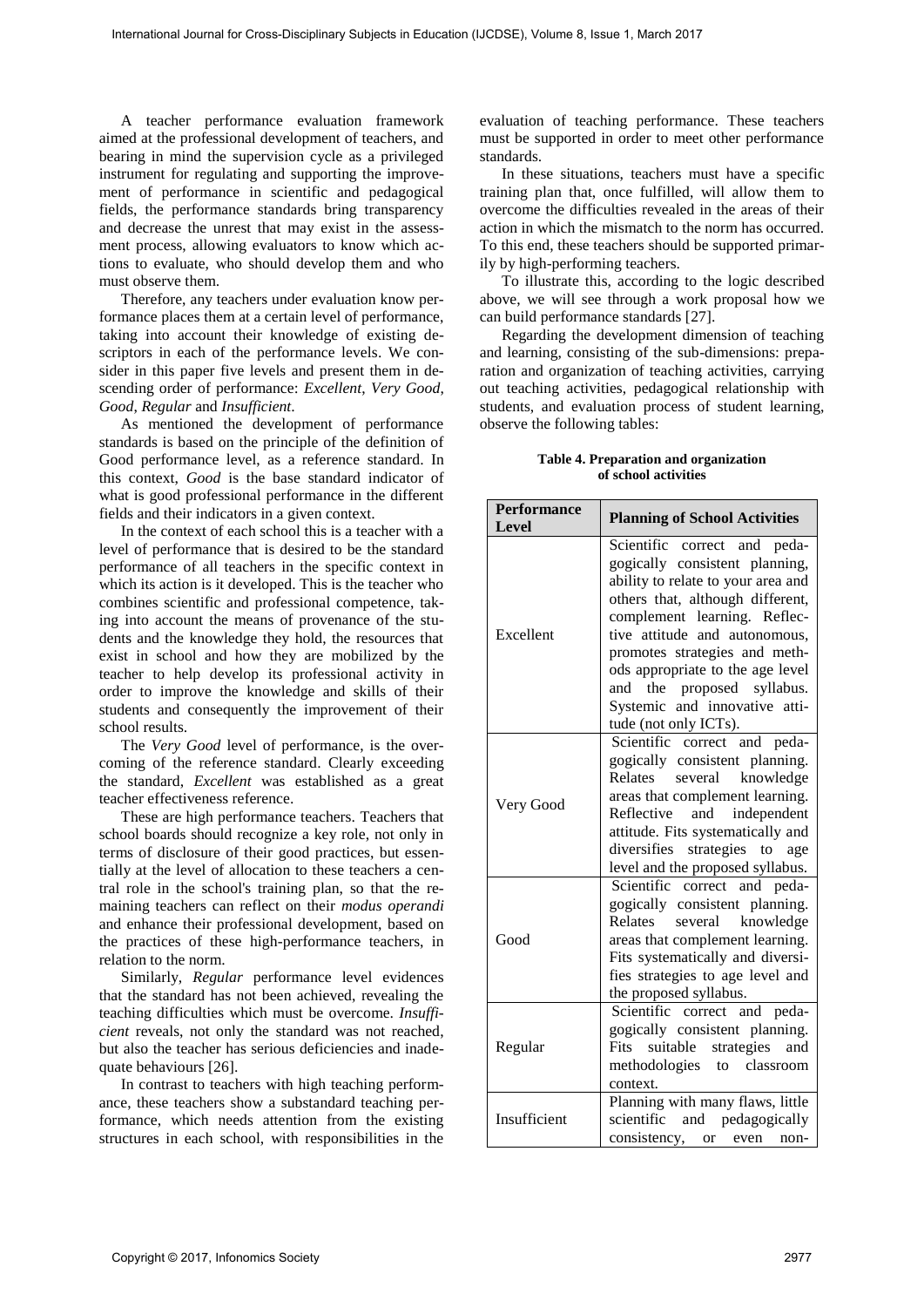| existent. It does not adapt or  |
|---------------------------------|
| diversify the strategies, meth- |
| dologies and resources used.    |

## **Table 5. Conducting of teaching activities**

|                    | existent. It does not adapt or<br>diversify the strategies, meth-<br>odologies and resources used.<br>Table 5. Conducting of teaching activities                                                                                                                                                                                                            |                             | ods.<br>Carries out teaching activities<br>without great effectiveness.<br>It shows no interest or encour-<br>ages students to learning. It                                                                                                                                                                                          |
|--------------------|-------------------------------------------------------------------------------------------------------------------------------------------------------------------------------------------------------------------------------------------------------------------------------------------------------------------------------------------------------------|-----------------------------|--------------------------------------------------------------------------------------------------------------------------------------------------------------------------------------------------------------------------------------------------------------------------------------------------------------------------------------|
| <b>Performance</b> | <b>Teaching</b><br><b>Development</b><br>of                                                                                                                                                                                                                                                                                                                 |                             | does not control the discipline<br>in the classroom.                                                                                                                                                                                                                                                                                 |
| Level              | <b>Activities</b><br>teaching<br>activities<br>Manages<br>effective and properly.<br>Systematically stimulates inter-<br>est and promotes the self-<br>confidence of students.<br>Speech is clear and precise,                                                                                                                                              | Insufficient                | Uses a misfit speech to the age<br>of the students.<br>Do not use innovative features.<br>Does not implement strategies<br>to develop the autonomy and<br>the acquisition of working<br>methods.                                                                                                                                     |
| Excellent          | appropriate to the age of the<br>students.<br>Often uses resources, themes                                                                                                                                                                                                                                                                                  |                             | Table 6. Pedagogical relationship with students                                                                                                                                                                                                                                                                                      |
|                    | and innovative strategies pro-<br>moting autonomy in the acqui-                                                                                                                                                                                                                                                                                             | <b>Performance</b><br>Level | <b>Teacher-Student Pedagogical</b><br><b>Relation</b>                                                                                                                                                                                                                                                                                |
|                    | sition of knowledge and work-<br>ing methods, resulting in the<br>involvement of all stakeholders<br>in the process of teaching and<br>learning and mainstreaming of<br>knowledge.<br>Properly manage teaching ac-                                                                                                                                          |                             | Systematically ensures a cli-<br>of<br>empathy,<br>self-<br>mate<br>confidence and autonomy as an<br>essential factor in the teaching<br>/ learning process.<br>Guarantees, effectively, equal<br>opportunities for participation                                                                                                    |
| Very Good          | tivities.<br>Systematically stimulates inter-<br>est and promotes the self-<br>confidence of students.<br>Speech is clear and precise,<br>appropriate to the age of the<br>students.<br>Uses timely resources, themes<br>and innovative strategies pro-<br>moting autonomy and the ac-<br>quisition of working methods.<br>Complies with school activities. | Excellent                   | and integration of students.<br>Promotes education for citi-<br>zenship, giving priority to the<br>social consciousness of the<br>student.<br>Meets and consistently sup-<br>ports the students. Provides<br>strategies for overcoming prob-<br>lems.<br>Exercises authority in a bal-<br>anced way. Encourages self-<br>reflection. |
| Good               | Stimulates students' interest,<br>establishes a relationship of<br>empathy.<br>Uses an appropriate speech to<br>the age of the students.<br>Uses resources, themes and<br>innovative strategies to develop<br>the autonomy and the acquisi-<br>tion of working methods by<br>students.                                                                      | Very Good                   | Ensures a climate of empathy,<br>self-confidence and autonomy<br>as an essential factor in the<br>teaching / learning process.<br>Guarantees equal opportunities<br>for participation and integra-<br>tion of students.<br>Promotes education for citizen-<br>ship, respecting the cultural,<br>social and economic students.        |
| Regular            | Complies with school activities.<br>Reveals difficulty in dealing<br>with unforeseen situations in<br>class.<br>Uses innovative features but<br>result in little meaningful ex-                                                                                                                                                                             |                             | Meets and systematically sup-<br>students<br>proposing<br>ports<br>strategies for overcoming prob-<br>lems.<br>Exercises authority in a bal-<br>anced way.                                                                                                                                                                           |
|                    | periences.<br>Implement some strategies to<br>develop the autonomy and the<br>acquisition of working meth-                                                                                                                                                                                                                                                  | Good                        | Fosters a climate of empathy,<br>self-confidence and autonomy<br>in the classroom.<br>Promotes equal opportunities                                                                                                                                                                                                                   |

|              | ods.                            |
|--------------|---------------------------------|
|              | Carries out teaching activities |
|              | without great effectiveness.    |
|              | It shows no interest or encour- |
|              | ages students to learning. It   |
|              | does not control the discipline |
|              | in the classroom.               |
| Insufficient | Uses a misfit speech to the age |
|              | of the students.                |
|              | Do not use innovative features. |
|              | Does not implement strategies   |
|              | to develop the autonomy and     |
|              | the acquisition of working      |
|              | methods.                        |

| <b>Performance</b><br>Level | <b>Teacher-Student Pedagogical</b><br><b>Relation</b>                                                                                                                                                                                                                                                                                                                                                                                                                                                                                                   |
|-----------------------------|---------------------------------------------------------------------------------------------------------------------------------------------------------------------------------------------------------------------------------------------------------------------------------------------------------------------------------------------------------------------------------------------------------------------------------------------------------------------------------------------------------------------------------------------------------|
| Excellent                   | Systematically ensures a cli-<br>of<br>empathy, self-<br>mate<br>confidence and autonomy as an<br>essential factor in the teaching<br>/ learning process.<br>Guarantees, effectively, equal<br>opportunities for participation<br>and integration of students.<br>Promotes education for citi-<br>zenship, giving priority to the<br>social consciousness of the<br>student.<br>Meets and consistently sup-<br>ports the students. Provides<br>strategies for overcoming prob-<br>lems.<br>Exercises authority in a bal-<br>anced way. Encourages self- |
| Very Good                   | reflection.<br>Ensures a climate of empathy,<br>self-confidence and autonomy<br>as an essential factor in the<br>teaching / learning process.<br>Guarantees equal opportunities<br>for participation and integra-<br>tion of students.<br>Promotes education for citizen-<br>ship, respecting the cultural,<br>social and economic students.<br>Meets and systematically sup-<br>students<br>proposing<br>ports                                                                                                                                         |
| Good                        | strategies for overcoming prob-<br>lems.<br>Exercises authority in a bal-<br>anced way.<br>Fosters a climate of empathy,<br>self-confidence and autonomy<br>in the classroom.<br>Promotes equal opportunities                                                                                                                                                                                                                                                                                                                                           |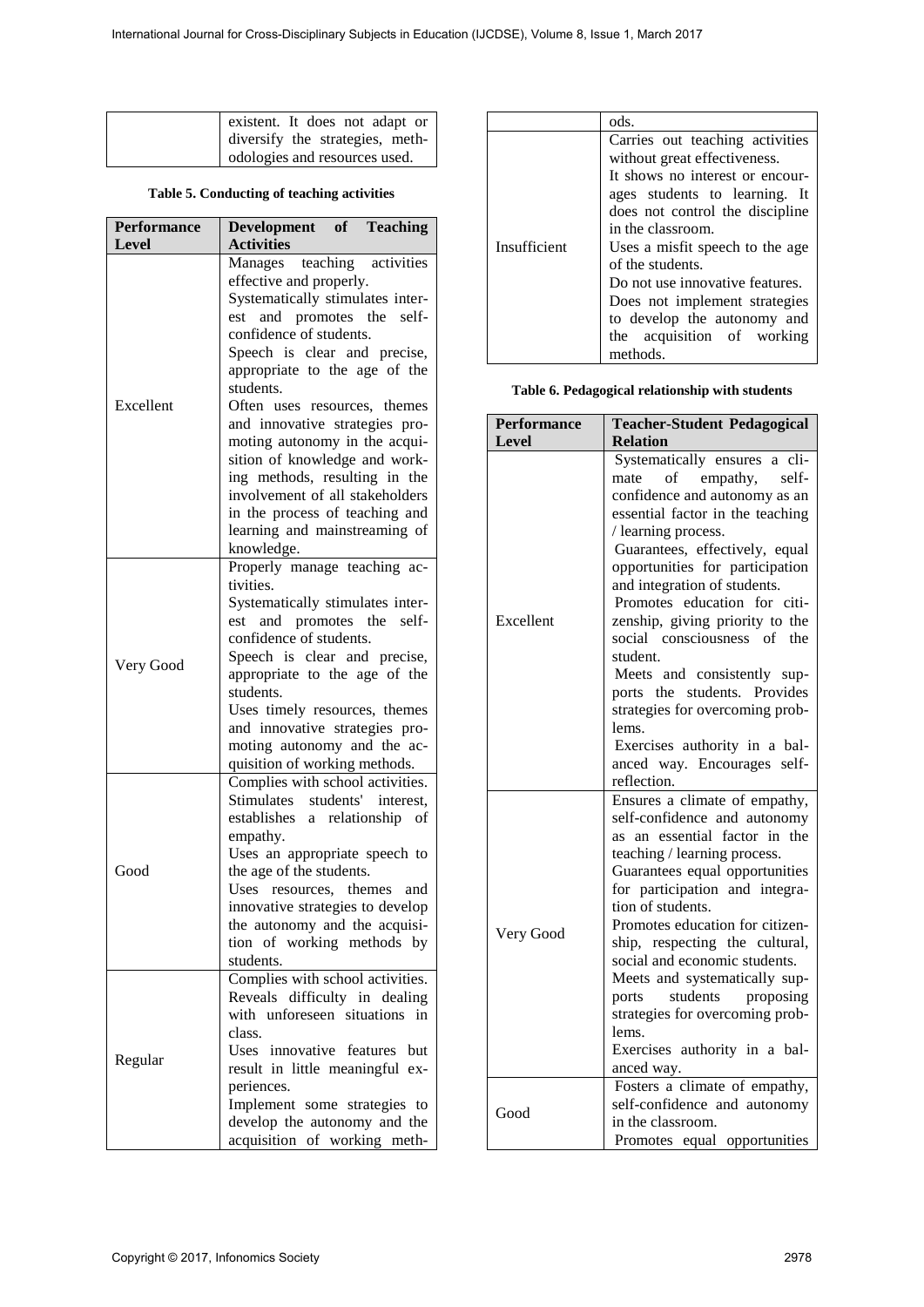|                                      | for participation and integra-<br>tion of students.<br>It is concerned with education<br>for citizenship, respecting the<br>cultural, social and economic<br>students.<br>Attends and supports students.<br>It presents strategies for over-                                                                                                                                                                                                |                                                                                                                                                                                                                                                                                                                                                                                                                                                                                                                                                                                                                                                                                                                                                                        | and summative) with accuracy,<br>adequacy, and in good time to<br>adjust the teaching activities.<br>Assessment tools reveal accor-<br>dance with the learning and the<br>lesson plans.<br>It features reflective capacity.<br>Provides<br>regular<br>self-                                                                                                                                                                                                                                                                                                                                                      |  |
|--------------------------------------|---------------------------------------------------------------------------------------------------------------------------------------------------------------------------------------------------------------------------------------------------------------------------------------------------------------------------------------------------------------------------------------------------------------------------------------------|------------------------------------------------------------------------------------------------------------------------------------------------------------------------------------------------------------------------------------------------------------------------------------------------------------------------------------------------------------------------------------------------------------------------------------------------------------------------------------------------------------------------------------------------------------------------------------------------------------------------------------------------------------------------------------------------------------------------------------------------------------------------|------------------------------------------------------------------------------------------------------------------------------------------------------------------------------------------------------------------------------------------------------------------------------------------------------------------------------------------------------------------------------------------------------------------------------------------------------------------------------------------------------------------------------------------------------------------------------------------------------------------|--|
|                                      | coming problems.<br>Exercises authority in a bal-<br>anced way.<br>Tries to establish a climate of<br>empathy in the classroom.<br>Provides equal opportunities<br>situations of participation and<br>integration of students.                                                                                                                                                                                                              | Good                                                                                                                                                                                                                                                                                                                                                                                                                                                                                                                                                                                                                                                                                                                                                                   | assessment.<br>Properly uses the established<br>criteria (diagnostic, formative<br>and summative) with accuracy,<br>adequacy, and in good time to<br>adjust the teaching activities.<br>Presents reflective capacity.<br>Fosters regular self-assessment.                                                                                                                                                                                                                                                                                                                                                        |  |
| Regular                              | Establishes some rules of coex-<br>istence, cooperation and re-<br>spect.<br>Offers availability to meet and<br>support students.<br>Does not exercise authority                                                                                                                                                                                                                                                                            | Regular                                                                                                                                                                                                                                                                                                                                                                                                                                                                                                                                                                                                                                                                                                                                                                | Uses the established criteria<br>(diagnostic,<br>formative<br>and<br>with<br>summative)<br>accuracy,<br>adequacy, and in good time to<br>adjust the teaching activities.<br>Fosters regular self-assessment.                                                                                                                                                                                                                                                                                                                                                                                                     |  |
|                                      | with balance, not adapting<br>actions to maintain discipline,<br>causing some tension.<br>Has difficulty in affective                                                                                                                                                                                                                                                                                                                       | Insufficient<br>4. Conclusion                                                                                                                                                                                                                                                                                                                                                                                                                                                                                                                                                                                                                                                                                                                                          | Does not meet the defined<br>evaluation criteria.                                                                                                                                                                                                                                                                                                                                                                                                                                                                                                                                                                |  |
| Insufficient                         | relation.<br>Does not provide equal oppor-<br>tunities, situations of participa-<br>tion and integration of stu-<br>dents.<br>Neglects the rules of coexis-<br>tence.<br>Denotes little willingness to<br>meet and support the students.<br>Does not exercise authority<br>with balance, not adapting<br>actions to maintain discipline,<br>causing conflict situation.                                                                     | starting performance ground.                                                                                                                                                                                                                                                                                                                                                                                                                                                                                                                                                                                                                                                                                                                                           | We can evidence, through the frame on perform<br>ance standards used as an example, the importance<br>the reflection held in each school around the standa<br>performance intended for each teacher to present, as<br>This positioning as a reflective professional alloy<br>each of the teachers in each school to think their pr<br>fessional development and meet the goals of the o<br>ganization, improving their performance in an orie<br>tated manner. The process thus becomes transparent<br>involving everyone, allowing each to be aware th<br>their performance will be framed within a certain lev |  |
|                                      | Table 7. Evaluation process of student learning                                                                                                                                                                                                                                                                                                                                                                                             |                                                                                                                                                                                                                                                                                                                                                                                                                                                                                                                                                                                                                                                                                                                                                                        | minimizing the tensions that may occur considering t<br>performance level expected to be reached.                                                                                                                                                                                                                                                                                                                                                                                                                                                                                                                |  |
| Performance<br><b>Level</b>          | <b>Student Evaluation Practice</b>                                                                                                                                                                                                                                                                                                                                                                                                          |                                                                                                                                                                                                                                                                                                                                                                                                                                                                                                                                                                                                                                                                                                                                                                        | It is also evident in building performance standar<br>that each school should take into consideration t                                                                                                                                                                                                                                                                                                                                                                                                                                                                                                          |  |
| Excellent                            | Rigorous and reflective aware-<br>ness that evaluation is critical to<br>the professional development of<br>teachers and students.<br>Use of the criteria (diagnostic,<br>formative, and summative) and<br>presentation of the results in<br>time to the students.<br>Fosters effective and diversified<br>self-evaluation and<br>analyses,<br>including<br>educational<br>stake-<br>holders the findings.<br>Properly uses the established | education system objectives and the context in whi<br>the learning process occurs, particularly the soci<br>economic characterization of school implantation s<br>and its recipients and the resources each school h<br>available to achieve these goals. Thus, the performan<br>standards, bearing in mind the unique situation of ea<br>school, have differences from school A to school<br>but pursue a common goal, to raise awareness amon<br>their students about the importance of learning a<br>improving their performance.<br>Of great importance in this process of profession<br>development is also the use of the supervision cycle,<br>a tool of great potential, considering the assertivene<br>that it can contain throughout the three phases inhere |                                                                                                                                                                                                                                                                                                                                                                                                                                                                                                                                                                                                                  |  |
| Very Good                            | criteria (diagnostic, formative                                                                                                                                                                                                                                                                                                                                                                                                             |                                                                                                                                                                                                                                                                                                                                                                                                                                                                                                                                                                                                                                                                                                                                                                        |                                                                                                                                                                                                                                                                                                                                                                                                                                                                                                                                                                                                                  |  |
| Copyright © 2017, Infonomics Society |                                                                                                                                                                                                                                                                                                                                                                                                                                             |                                                                                                                                                                                                                                                                                                                                                                                                                                                                                                                                                                                                                                                                                                                                                                        | 2979                                                                                                                                                                                                                                                                                                                                                                                                                                                                                                                                                                                                             |  |

| Table 7. Evaluation process of student learning |
|-------------------------------------------------|
|-------------------------------------------------|

| <b>Performance</b><br>Level                                                   | <b>Student Evaluation Practice</b>                                                                                                                                                                                                                                                                                                                                                                |  |  |
|-------------------------------------------------------------------------------|---------------------------------------------------------------------------------------------------------------------------------------------------------------------------------------------------------------------------------------------------------------------------------------------------------------------------------------------------------------------------------------------------|--|--|
| Excellent                                                                     | Rigorous and reflective aware-<br>ness that evaluation is critical to<br>the professional development of<br>teachers and students.<br>Use of the criteria (diagnostic,<br>formative, and summative) and<br>presentation of the results in<br>time to the students.<br>Fosters effective and diversified<br>self-evaluation and analyses,<br>including educational stake-<br>holders the findings. |  |  |
| Properly uses the established<br>Very Good<br>criteria (diagnostic, formative |                                                                                                                                                                                                                                                                                                                                                                                                   |  |  |

|              | and summative) with accuracy,<br>adequacy, and in good time to<br>adjust the teaching activities.<br>Assessment tools reveal accor-<br>dance with the learning and the<br>lesson plans.<br>It features reflective capacity.                |
|--------------|--------------------------------------------------------------------------------------------------------------------------------------------------------------------------------------------------------------------------------------------|
|              | Provides<br>self-<br>regular<br>assessment.                                                                                                                                                                                                |
| Good         | Properly uses the established<br>criteria (diagnostic, formative<br>and summative) with accuracy,<br>adequacy, and in good time to<br>adjust the teaching activities.<br>Presents reflective capacity.<br>Fosters regular self-assessment. |
| Regular      | Uses the established criteria<br>(diagnostic, formative<br>and<br>summative) with accuracy,<br>adequacy, and in good time to<br>adjust the teaching activities.<br>Fosters regular self-assessment.                                        |
| Insufficient | Does not meet the defined<br>evaluation criteria.                                                                                                                                                                                          |

# **4. Conclusion**

We can evidence, through the frame on performance standards used as an example, the importance of the reflection held in each school around the standard performance intended for each teacher to present, as a starting performance ground.

It is also evident in building performance standards that each school should take into consideration the education system objectives and the context in which the learning process occurs, particularly the socioeconomic characterization of school implantation site and its recipients and the resources each school has available to achieve these goals. Thus, the performance standards, bearing in mind the unique situation of each school, have differences from school A to school B, but pursue a common goal, to raise awareness among their students about the importance of learning and improving their performance.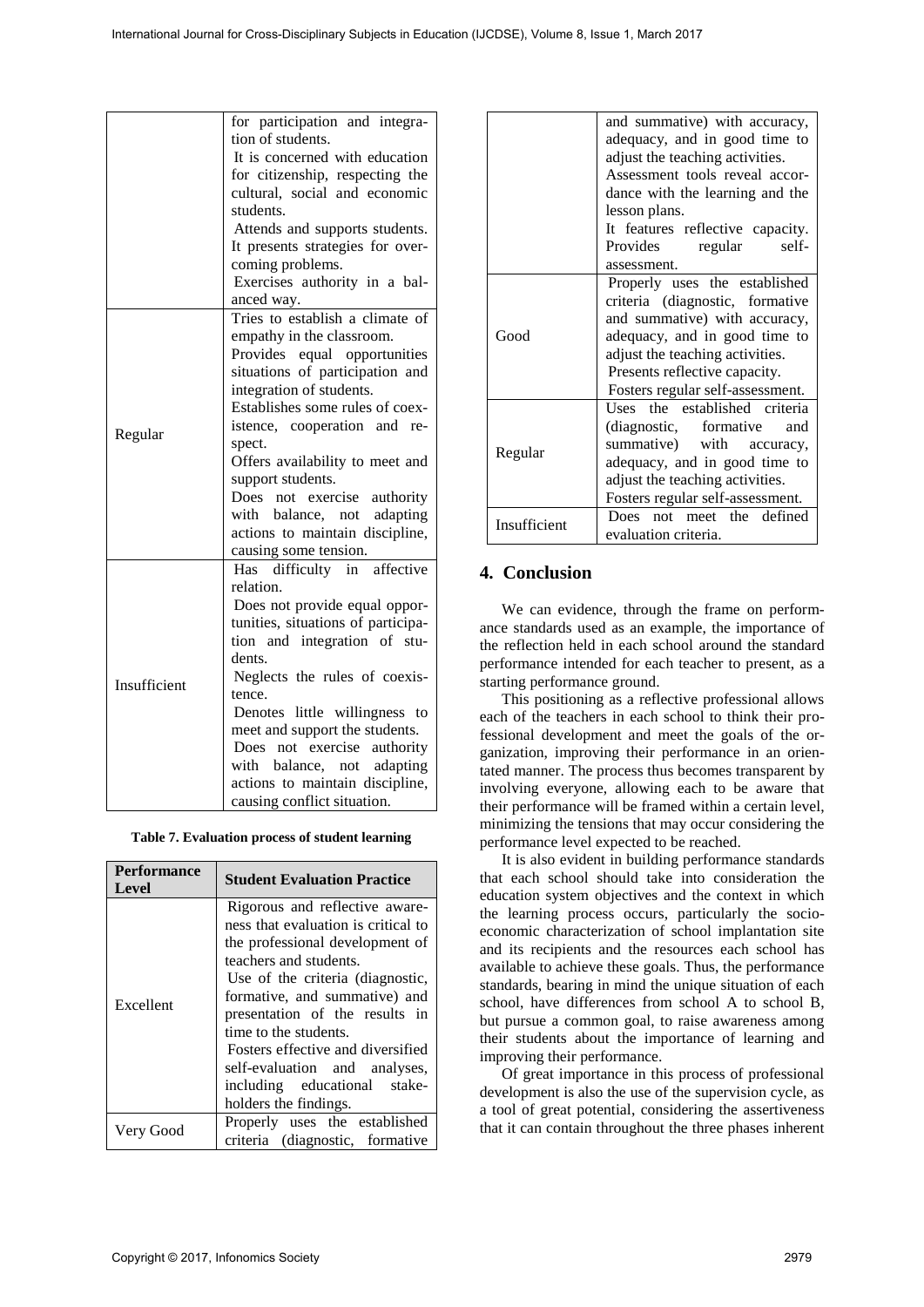to the observation of classes, namely in the scientificpedagogical domain, and the feedback it provides for the adoption of improvement processes. As a final note, it should be noted that all the commitment, transparency and rigor that can be put in the implementation of a teacher performance evaluation process cannot be seen alone as the only responsible for enhancing the quality of learning and consequently improving the education system.

From the systemic point of view, the evaluation leading to its improvement must be analysed in a global way, and teacher performance evaluation is only one of its elements. Thus, in terms of integrated evaluation of the education system, we should consider, in addition to teacher performance assessment:

- The evaluation of educational policies, through the monitoring of the results obtained, in long series, aiming at the consolidation, deepening and improvement of the measures implemented;

- The external evaluation of schools, through selfevaluation and external entity, aiming to introduce improvements in the current school practices;

- The evaluation of the students, systematized and sustained in standards of rigor and requirement and conducive to decision making by the administration;

- The evaluation of the curriculum and textbooks, using scientific and professional associations, as well as personalities of recognized merit in the different areas of education, in order to guarantee its permanent quality and update [28].

It is our understanding that, from the point of view of a global look on the variables that interact in the search for the improvement of students' knowledge, it is *absolutely inevitable to always have in mind that in all actions that are triggered on the educational system the requirement and rigor are evident throughout schooling, because only in this way will students have increasingly sustainable and consequently longer paths* [29].

Quality education, demanding and rigorous, being one of the essential functions of the State, must be guaranteed to every citizen as a universal right to education. We are thus called upon to reflect on the insufficiency that may be suffered by the partial interventions, on the educational system in search of its improvement. It is no use reconfiguring only the evaluation of teaching performance, *or curricula and syllabus if nothing is done in the face of the serious problem in education systems, regarding the lack of requirement and rigor […]*. For the cross-bin international For Cross-Disciplinary Superior Enter the Real Form of the Cross-Disciplinary of Cross-Disciplinary Cross-Disciplinary Cross-Disciplinary Cross-Disciplinary Cross-Disciplinary Cross-Discipl

In a holistically thought-out, demanding and rigorous school, everyone has a decisive and fundamental role to play in achieving the goals of improvement determined in each of the contexts in which each school develops its action.

*Parents or guardians must be co-responsible for the course of their students, an inalienable right, and*  *for the fulfillment of the students' general duties, a non-delegable duty.* 

*Young people are asked for commitment, for rigor, they are asked to do the best they can do. They are asked to seek excellence.* 

*Parents and guardians are asked to socially value education so their children can recognize it as a determining factor for success in their preparation for working life* [30].

Teacher performance evaluation should be well contextualized, to better realize its value at all, to improve the professional development of teachers and thus improving the performance of their students and their relative value in the set of factors that contribute to the same goal.

It is our understanding and we must work hard to ensure that this understanding has a growing social scope, that *the definition of a course for Education in the name of education, training and qualification of our youth should be a matter that reaches broad consensus [...] for the necessary stability it can introduce into the education system.* 

Education is the greatest vehicle of social cohesion and national unity, transmitting to each of the generations what we have of most importance to provide our youth with the best knowledge and skills to better face the challenges of everyday life, always bearing in mind the values that guide life in society. For this reason, we should not lose sight of the fact that the education of our children and young people is too important to be a stage of political dispute and ideological control.

In this regard, the fact that there are different conceptions of social organization should not constitute an inhibition for policy makers to reach an agreement on the educational policy issues structuring the education system, so that the measures taken can be consolidated and deepened *in the name of a good of superior value, the education of our students, their personal, social and professional development and consequently the sustainable development* of countries [31].

Education, rather than a political issue, is a matter of state and the interest of the state has to override the political-partisan interest in the name of national interest. [32]

# **5. References**

[1] Graça, A. e de Almeida, J.M.C. et al (2011). Avaliação do Desempenho Docente. Lisboa: Lisboa Editora., p. 26.

[2] Bertalanffy, L. (2013). General System Theory. Revised Edition. New York: George Braziller, Inc.., pp. 30-53.

[3] Carneiro, R. (2001). Fundamentos da Educação e da Aprendizagem. Vila Nova de Gaia: Fundação Manuel Leão., pp.95-96.

[4] Carneiro, R. (2001). op. cit., pp .97-119.